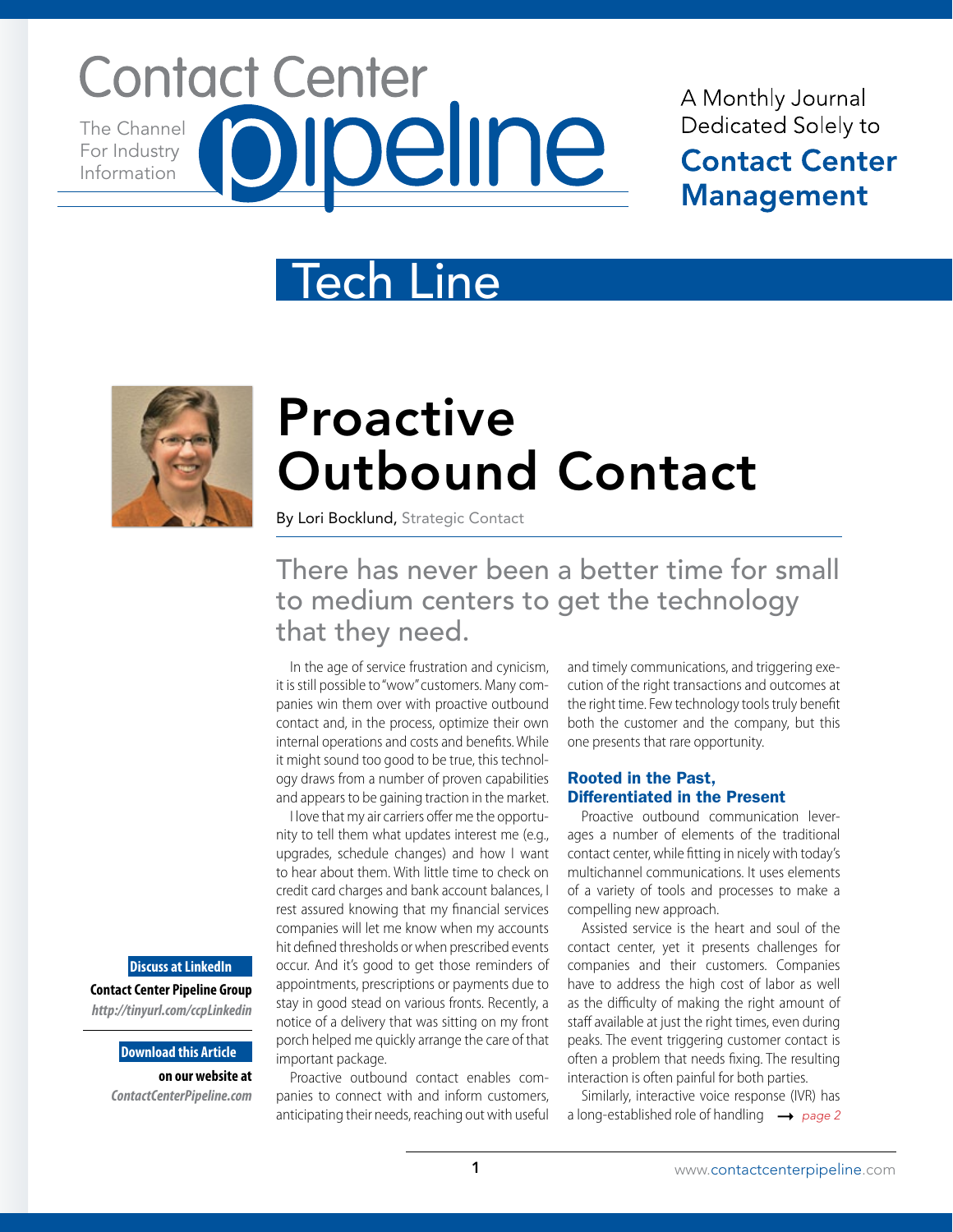## **TECH LINE**

the "easy" interactions and driving contacts to a lower cost channel. The customer is again initiating contact, and may not be happy to weave their way through this channel. When they fail to succeed, they transition to assisted service with diminished patience and goodwill.

These less than optimal interactions can

instead be proactive, preemptive and positive. While taking a page from the outbound dialing book, proactive outbound isn't *just* a predictive dialer, calling to pester customers for payments or purchases. Companies can define campaigns to trigger one-to-many information delivery and updates to a slate of customers with com-

### *Table 1: Many Vertical Markets Offer Proactive Outbound Opportunities*

| <b>Vertical Market</b>                      | <b>Representative Application Opportunities</b>        |
|---------------------------------------------|--------------------------------------------------------|
| <b>TRAVEL</b>                               | ▶ Flight status<br>Perk updates                        |
| <b>TRANSPORTATION/SHIPPING</b>              | ▶ Package pickup/delivery<br>Routing updates           |
| <b>BANKING/FINANCIAL</b><br><b>SERVICES</b> | Account status<br>Account activity                     |
| <b>UTILITIES</b>                            | • Outage information<br>▶ Payment reminders            |
| <b>HEALTHCARE</b>                           | Appointment reminders<br>Prescription refill reminders |
| <b>RETAIL/eCOMMERCE</b>                     | Sale notices<br>Return notifications                   |
| <b>TELECOM</b>                              | Account status<br>▶ Payment information                |

mon characteristics. Contacts can also be eventdriven and personalized, one-to-one. In addition, customers may want to communicate via channels beyond the voice call, such as email, text or short message service (SMS), social media and push notifications in mobile applications. Proactive outbound operates across this variety of media channels to accommodate customer needs and expectations.

Proactive outbound communication can bring it all together, leveraging the best of multichannel, self service and assisted service. It is driven by customer choices and experiences, customizing and adapting communication to their needs.

### Applications Abound

One of the exciting things about proactive outbound communications is the widespread applicability to a variety of markets. Table 1 provides a quick sampling of examples for a number of industries.

Proactive outbound solidifies a customer's connection to the company while reducing low-value contacts into the center. For example, customers gain confidence that financial com-

#### $\rightarrow$  page 3

## The Business Case for Proactive Contact

### The business case for proactive contact should be of interest to customer service, marketing, collections and other departments.

### It offers these opportunities:

- **Cost savings.** Proactive outbound contact can be lower cost than a corresponding inbound contact. When assisted service is needed, the result is a more targeted, shorter interaction. Information is quickly available on the situation, and lower customer irritation leads to a more pleasant interaction for all involved. And those high-cost labor resources focus their time on more specialized, higher value-added interactions.
- **Revenue generation.** Great service drives loyalty. Personalization serves as a deterrent to change companies. Reminders drive revenue, for example, to buy things and to make payments. All of these contribute to revenue protection and growth.
- **Optimized service.** Using resources more efficiently benefits both the company and the customer, especially in unpredictable, eventdriven peaks. Outbound contact defined by business rules provide a new level of agility that ensures customers are served and companies can respond with cost-optimized approaches.
- **Tangible "intangibles."** Net promoter scores and other measures of the "voice of the customer" often seek to find out if the customer would recommend the company to others. In the "social" world, this metric becomes even more important. Customers are more likely to share positive experiences when companies reach out to them proactively with important information… or, at a minimum, they're less likely to have "horror stories" to share.

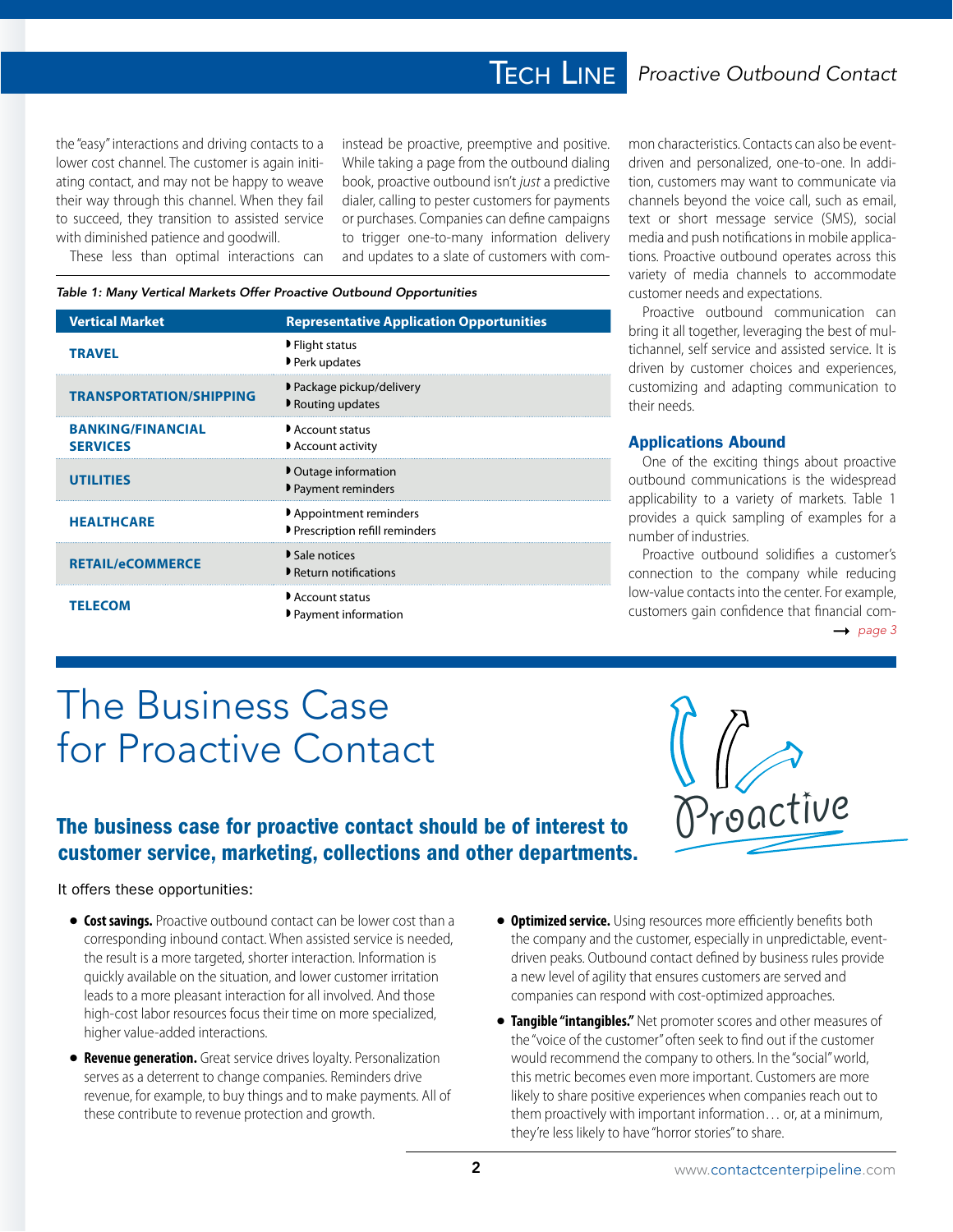## Tech Line *Proactive Outbound Contact*

panies are watching out for them and protecting their assets, informing them quickly and via the channel(s) of their choice when anything might be amiss. Reminders ensure that customers remember important appointments, comply with prescribed regimens, and take quick action on investments or other time-sensitive transactions. And proactive outbound enhances collections, contacting customers in a positive way before their payments are too far past due. In the process, they sustain cordial relations while avoiding costly and painful collection efforts.

Companies can also use proactive outbound systems for internal alerts and notifications with employees. This technology can be an integral part of disaster recovery and business continuity plans, ensuring rapid notification of a

### **Contact them before they contact you. Proactive outbound communications provide stellar service opportunities.**

defined list of team members. Companies who get hit with unplanned peaks can quickly put out the "all hands on deck" notice to qualified backup staff. And reminder messages can go out on schedules or schedule changes with the option to confirm or request swaps.

### Enriching Applications

This last example shows one of the ways centers can enrich applications using these proactive outbound systems. Outbound contacts can be converted to self-service or assisted-service interactions. With self service, the contacted party responds via an IVR-like interaction to provide confirmation or pursue a subsequent transaction. For example, when an airline calls to say a flight is cancelled, the application can present rescheduling options and provide confirmation on the choice the customer selects. In some cases, the interaction may need to move to assisted service, where an agent helps the customer resolve the issue that triggered the notification. In either case, the transition from one channel to another can and should leverage information already conveyed and available

about the customer and the situation. Further playing out the cross-channel nature of such interactions, the transaction can offer a followup email or text with the critical information. Such flexibility and follow through can impress the customer in what otherwise would be a frustrating scenario.

Proactive outbound notification can also support parallel notification, informing multiple people and/or using multiple channels. Sometimes I want a text message, sometimes a call may be better. *Let's do both!* Let me know and let my husband know, in case I am unavailable and we need to react quickly.

And with today's channels, an interaction may be one-to-one and one-to-many. Invoking social media, a message could go out as a "tweet" to followers or a status update to "friends" who follow a company or are members of a defined group. The intelligence built into the business application and proper scripting ensure that the right information is shared with the right targets at the right time.

 $\rightarrow$  page 4